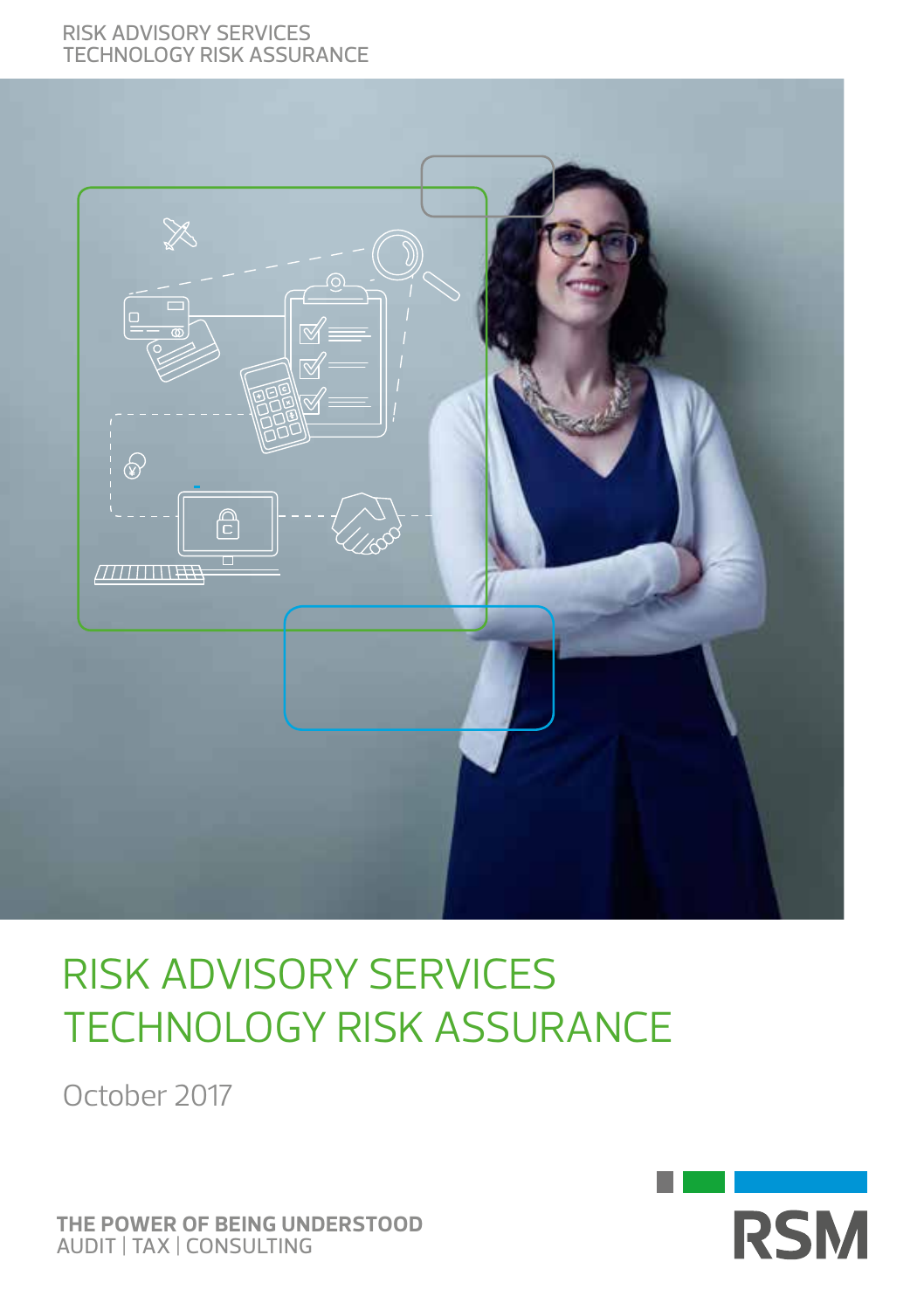# **CONTENTS**

| Data advisory and analytics |  |
|-----------------------------|--|
|-----------------------------|--|

- 2. Information security
- 3. Cybersecurity
- 4. Privacy
- 5. Regulatory and Compliance
- 6. Project Assurance
- 7. Business Continuity
- 8. **IT Due Diligence**
- 9. IT Strategy
- 10. Cloud Advisory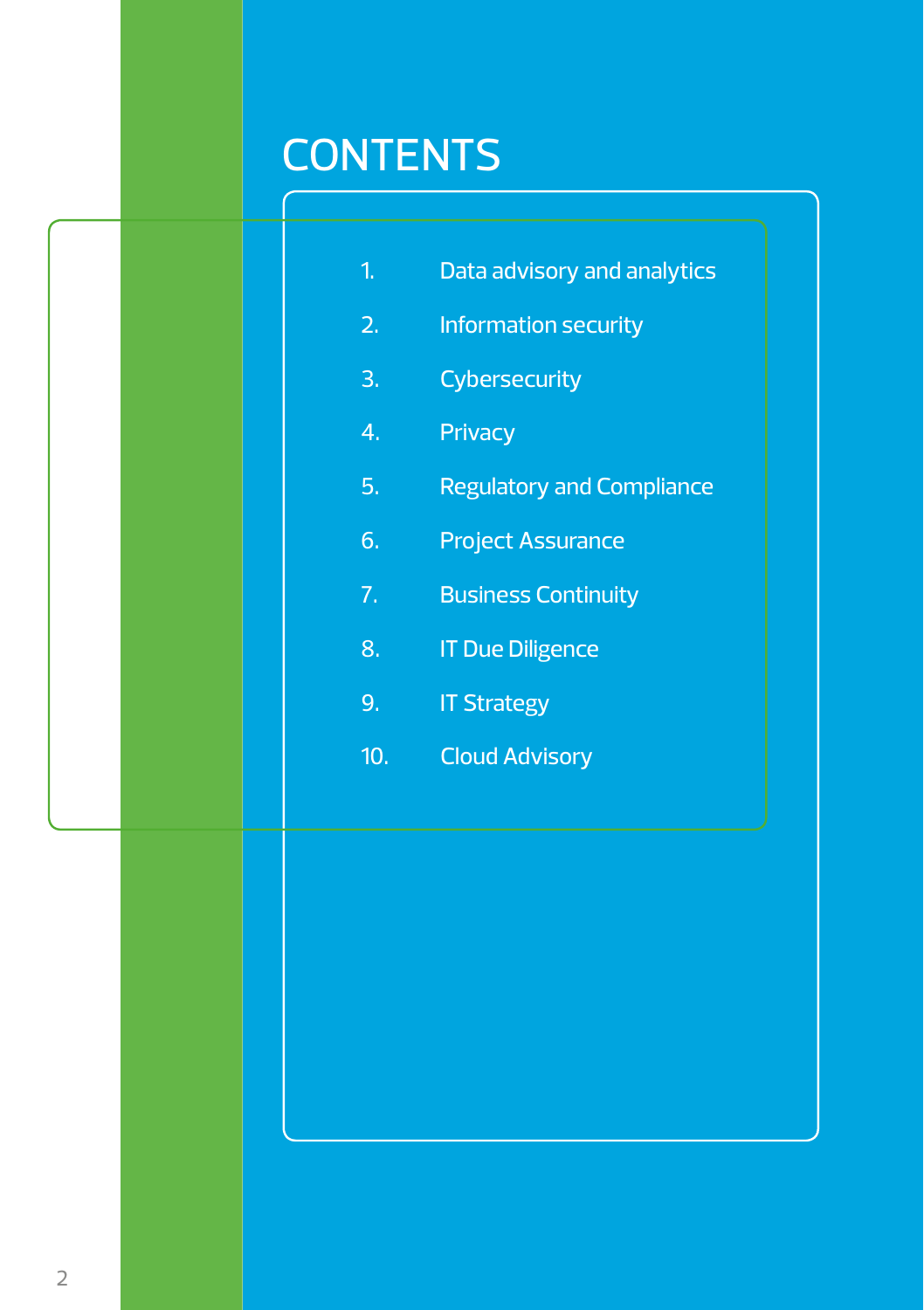# Risk advisory Services TECHNOLOGY RISK ASSURANCE

In an era when technology has become essential to the running of almost every organization, the slightest disruption to IT services can have catastrophic results.

RSM can identify and manage the IT risks that your organization faces. Our technology services team is staffed with experienced professionals across all technology risk disciplines, including areas such as cyber security, data analytics and social media. We have the knowledge and practical experience to help you to manage your IT risks – before they become a problem. In addition to seasoned auditors, our team includes individuals from a practitioner background. Amongst these are former network managers and technical IT security architects who now provide organizations with in-depth technical assurance and advice. We pride ourselves on providing clients with genuine experts in their field, and have specialist teams in the following areas:

- • Data advisory and analytics;
- $\cdot$  information security;
- • Cyber security;
- • Privacy
- • Project assurance;
- • Business Continuity;
- • Regulatory and compliance (for example SOX, ISAE3402, PCI, DPA);
- • IT due diligence
- IT strategy and service management strategy
- • Cloud Advisor

Working closely with our colleagues in IT advisory, fraud risk services and consulting, we'll tailor our integrated service to your needs.

To find out how RSM's IT assurance team can help your organization manage its technology-related risks, please contact Steven Vermeulen, partner of RSM IT Advisory.

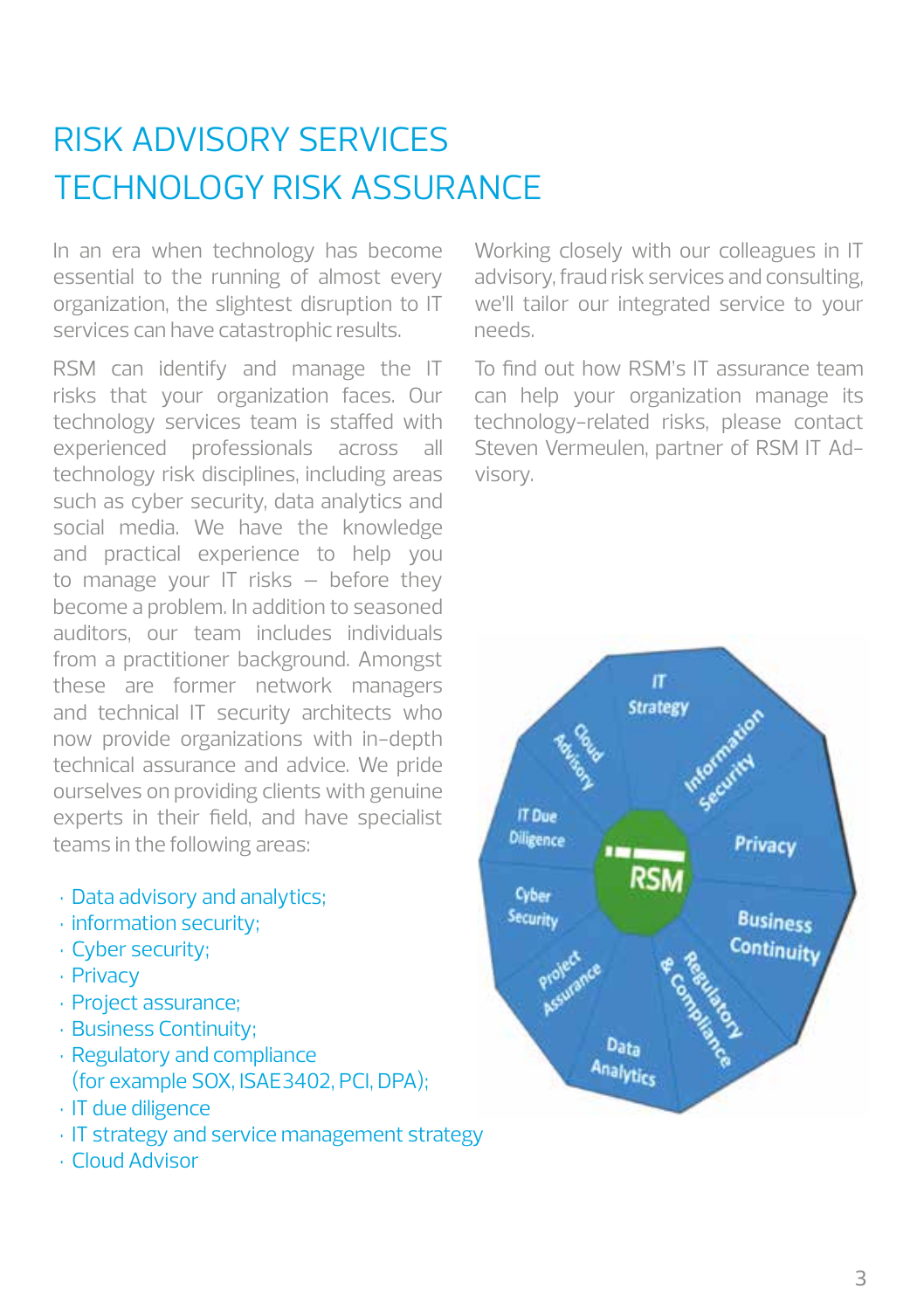#### **1. Data advisory and analytics**

Storing large amounts of information has become far simpler and easier in recent years. The skill is in leveraging mass data to gain new insights and ultimately drive growth. That's where RSM's wide range of data services comes in.

Businesses looking for a competitive edge can take advantage of the increased ease in which large amounts of data can now be obtained and stored. Good use of data can lead to a deeper understanding of business processes, the workforce, supply chain management and even customer behavior. Risk, compliance, and internal audit teams have also found they can transform their practices using data analysis techniques, gaining insights into compliance issues, fraud and control breakdowns. RSM offers a wide range of data services designed to ensure your data is complete and accurate, as well as advanced analytics to help you drive new data insights. Our team of analytics experts can tailor its services to meet your individual needs. We can help you with:

- • Audit analytics;
- • Enterprise architecture
- • IT General Controls
- • Application Controls
- • Big Data and Internet of Things

#### **2. Information security**

RSM's specialist information security team has a wealth of experience in delivering advice and assurance as well as providing information governance solutions.

The need for information security underpins all IT systems, given the nature and volumes of data that such systems hold. We therefore believe that all organizations should consider information security a key ingredient of their corporate governance frameworks. Our proven information security assurance methodology focuses on the risks that matter. As a basis we use ISO27001 framework combined with other frameworks such as NIST or MEHARI. We use it as the baseline to provide remediation where required. Our seasoned team has worked for many years in delivering assurance and advice. We're also experienced at developing and implementing information security solutions for our clients. This means we can offer you practical, tried-and-tested advice which is underpinned by a modern, leading edge methodology.

- • Information Risk Identification
- • Information Security assessment
- • ISO27001 Compliance assessment
- • ISO27001 Implementation and certification guidance
- · Information Security Programme management
- • Internal Audit services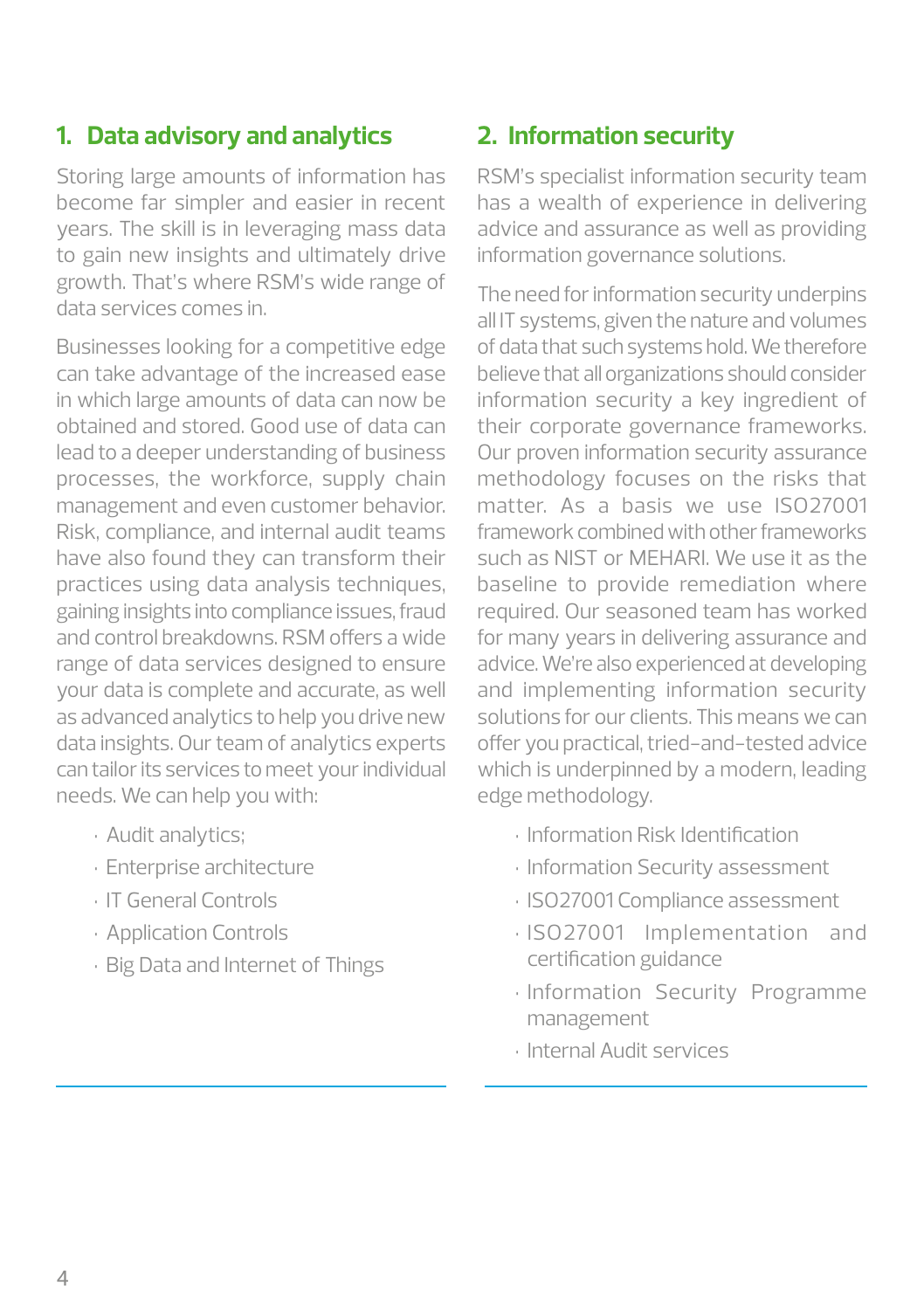#### **3. Cybersecurity**

Nowadays, threats are still coming from both the in- and outside. Statistics show that 80% of irregularities and fraud are still coming from internal lack of control. However, risk is more than the likelihood alone. The impact of external threats tends to be much bigger and the continuity of your organization might be at stake. There it is crucial to start working on the vulnerabilities you currently have and to address those processes in order to minimize the future risks. Based on the Three lines of defense in Cybersecurity Assurance RSM can guide

you from a current state assessment till the complete implementation of a Cybersecurity programme. Furthermore, combined with the privacy and information security professionals, RSM can assure you the perfect integration of the different domains in order to avoid double or counteracting measures.

- • CyberSecurity assessment
- • CyberSecurity Programme management

#### **4. Privacy**

With the acknowledgement and approval of the European General Data Protection Regulation, privacy has become a top corporate concern. These new privacy regulations and the required reforms combined with a tsunami of new technologies and associated risks form new challenges for management. RSM can provide you with the necessary knowledge and expertise to face those challenges head on. For companies that manage large amounts of personal information, privacy management is vital to mitigating security risks and protecting the identities and personal information of all stakeholders.

- • Define Information Flows
- • Data Classification Processing
- • GDPR compliance Assessment
- • Provision of Data Protection Officers
- • GDPR Compliance Programme

#### **5. Regulatory and Compliance**

There are many laws and regulations that have an IT impact. RSM professionals have the expertise to translate the legal requirements into pragmatic (IT) measures. To give some examples: Sarbanes-Oxley, ISAE 3402 type I and/or type II assessments and implementations can assisted, coached or completely executed by our specialist teams.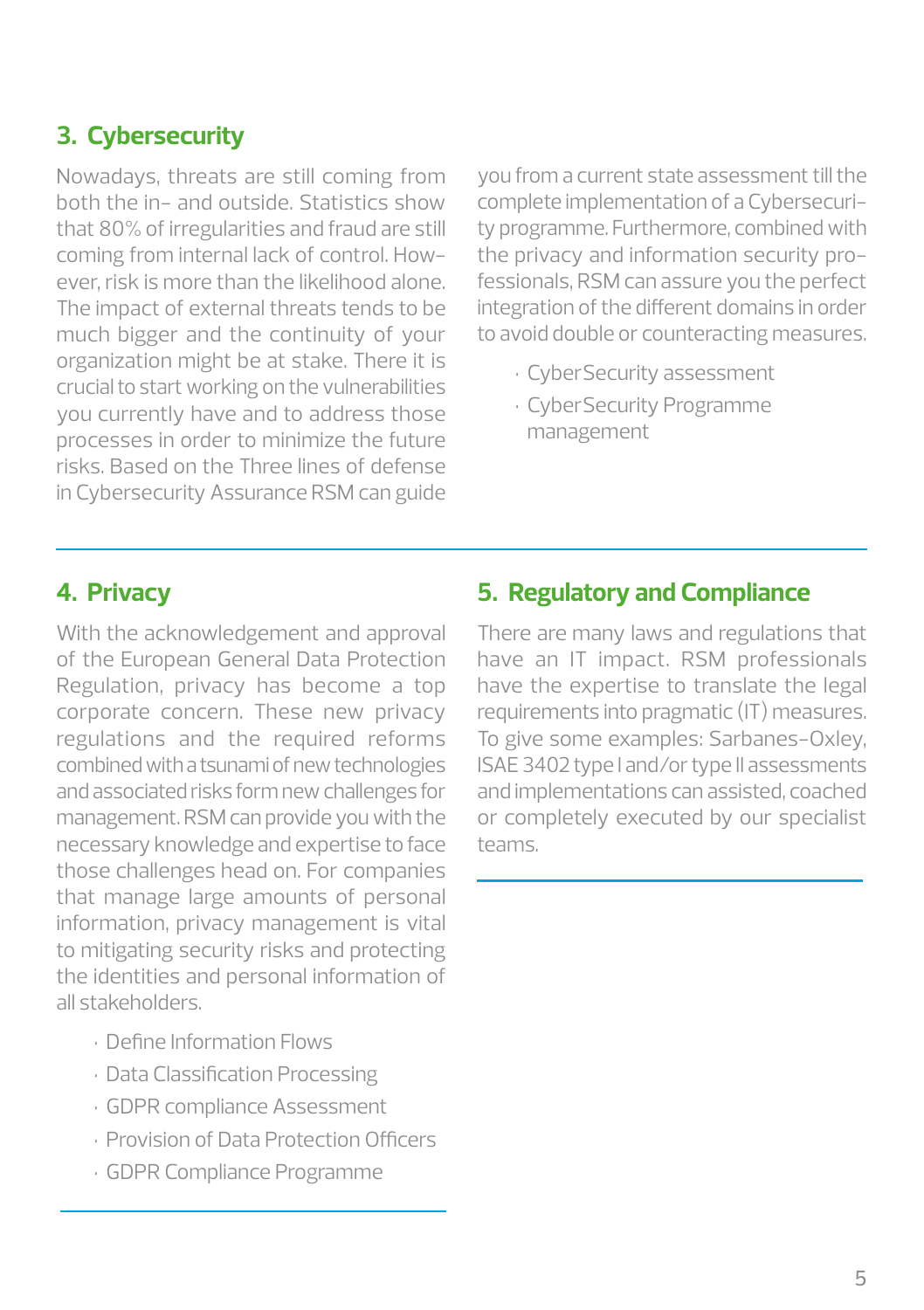### **6. Project Assurance**

When discussing the Project Assurance services, there are different levels to be considered.

The GRC level services define the standards, communication lines, organization and dispensation of all projects. This might be specified into portfolio and/or programme management rules. The difference between those two is that portfolio is defined as a set of projects whereas a programme is defined as a set of projects with the same strategical goal.

On a management level, we can assist you in Project / Program management processes. We deliver the expertise to implement project methodologies such as PMBOK or Prince2, we define System Development Life Cycle (SDLC) or change management processes or deliver program management skills. The skills encompass expertise on:

- • Investment Management
- · Project Administration
- · Project risk Management
- • Issue Management
- • Assumption Management
- • Change Management
- • Progress Management
- • Project Audit and
- • Quality Assurance.

These are the processes that should be looked at when discussing Programme Management office processes. But all of these processes can be considered separately. Often, large projects are completed with the assistance of a project risk manager. Although the pure project management role is not the key focus of RSM Project Assurance, the risk manager surely is.

### **7. Business Continuity**

Business continuity is the ability of an organization to maintain essential functions during, as well as after, a disaster has occurred. Business continuity planning establishes risk management processes and procedures that aim to prevent interruptions to mission-critical services, and re-establish full function to the organization as quickly and smoothly as possible. Disaster Recovery is one of the sub-processes of BCM and encompasses the recovery of IT systems and operations. RSM professionals can help you with:

- • Business Impact analysis
- • Disaster Recovery Plan
- • Business Continuity Plan
- • Business Continuity management

# **8. IT Due Diligence**

RSM's IT due diligence service covers the effectiveness and resilience of core IT systems and operations, but also seeks to provide insights into the scalability and extensibility of technology usage in the target entity to support future growth plans.

A rigorous IT due diligence can be critical in a deal situation. With the increased reliance of all businesses on technology, the importance of assessing the target's strengths and weaknesses in its use of IT is greater than ever. Our service covers the effectiveness and resilience of core IT systems and operations, but also seeks to provide insights into the scalability and extensibility of technology usage in the target entity to support future growth plans. Whether on the buy or the sell side, our experienced technology consulting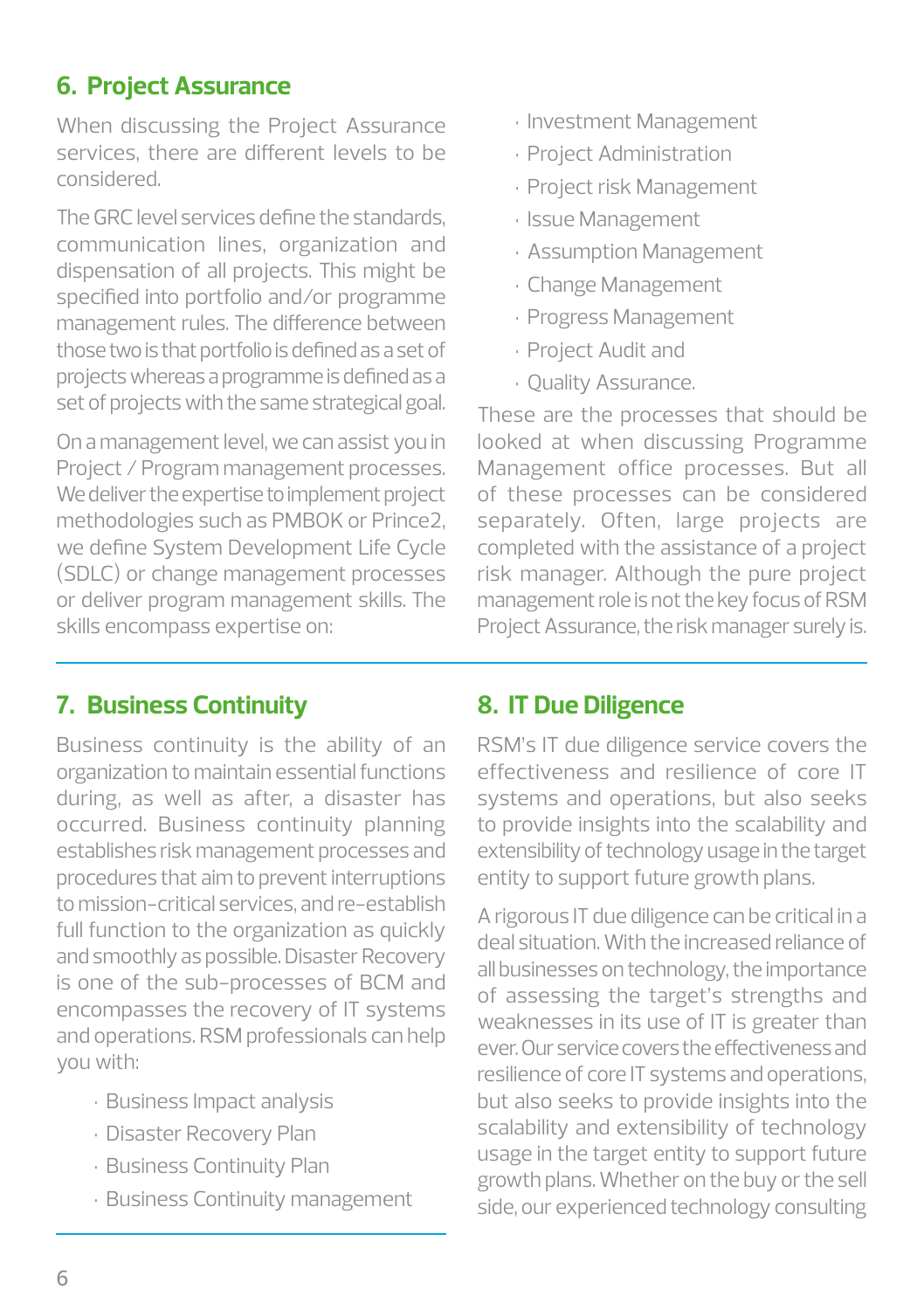team can provide assurance and advice on the strategic opportunities that IT offers as well as any underlying risks. Our core IT due diligence service covers:

- • IT infrastructure, networks and systems;
- • IT governance and controls;
- · IT continuity and disaster recovery arrangements;
- • IT skills and staffing, including third party arrangements; and

Our extended service also addresses the question of how technology can support and drive the target's business growth plans – for example through new channels, the addition of new products or services, or growth into international markets.

# **9. IT Strategy**

Every organization relies more or less on IT systems. On the other hand, technology changes may endanger your organization's current environment. However, IT is still seen in a lot of cases as a cost to run the business. RSM professionals can assist in defining IT as an enabler for your organization or translating your business strategy into an IT strategy, ready for the future. It deals with technological aspects such as networks, systems, and applications and governance aspects such as service management, project management, security, HR.

# **10.Cloud Advisory**

The shift from traditional 'on-premise' IT to technology services delivered via the internet represents the biggest change in corporate IT since the introduction of the PC. We can help you make the most of what the cloud has to offer.

Cloud computing is here to stay. More and more SMEs and mid-market organizations are replacing their physical servers and systems with IT services delivered via the cloud. Moving to the cloud can bring big advantages. These include:

- • Spreading IT investment costs;
- • Better flexibility; and
- • Allowing management to focus on the core business instead of maintaining IT systems.

But the cloud offers a very diverse set of IT services and it is important to understand what you are looking for and which providers can meet your needs. It is also critical to conduct full due diligence on cloud suppliers before making any commitments. You need to know, for example, that there will be mechanisms in place to allow you to retrieve your data should the supplier cease trading. The range of cloud services available include:

- • Software-as-a-Service (SaaS), such as NetSuite or Salesforce.com;
- • Infrastructure-as-a-Service (Iaas), such as Amazon Web services or Rackspace;
- • Business processes-as-a-Service (BPaaS);
- • Managed desktop; and
- • Unifiedcomms.

RSM can help you to navigate the complexity of the cloud, understand what services are right for you, identify potential suppliers, help you select the right ones for your business and help ensure a smooth migration from your legacy IT to the cloud.